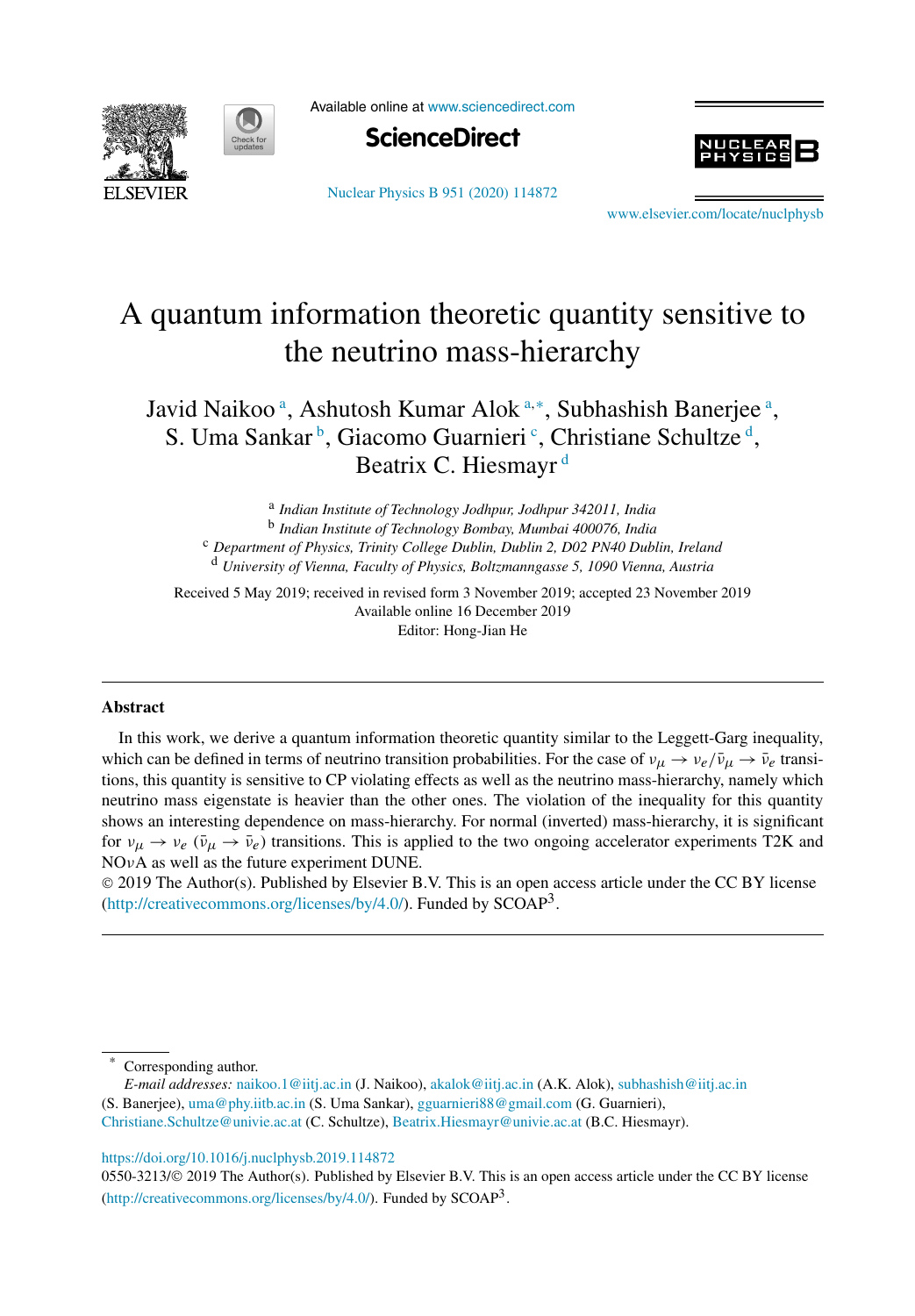# **1. Introduction**

One of the biggest open question is how a classical world could emerge out of the quantum world. In this connection the question arises are *macroscopic superpositions*, e.g. the superposition of a Schrödinger cat in two distinct states, dead and alive, possible? From the technical point of view macroscopic superpositions are suppressed by decoherence, namely the (unwanted) coupling to the degrees of freedom of the environment, see e.g., Ref. [1]. Other approaches are so called spontaneous collapse models [2] which propose an ontologically objective mechanism for a collapse in order to avoid the unobserved macroscopic superpositions. Recently, systems in high energy physics, including neutrinos, were studied and it was shown that these systems are very suited to come up with a conclusive test [3–7].

In this paper, we will tackle this question in a twofold way. We will define desired assumptions about the properties of a physical system and see whether those are valid for the three-flavor scenario of neutrino oscillation. For that purpose, we will derive a measurable quantum information theoretic quantity, whose predictions satisfy an inequality. Consequently, a violation of this inequality shows the conflict with the assumptions. We will further show that this quantity turns out to be also sensitive to two pertinent questions within neutrino physics, namely the mass-hierarchy problem (whether  $v_3$  mass-eigenstate is heavier or lighter than  $v_1$  and  $v_2$  mass-eigenstates) and how a possible violation of charge-conjugation–parity  $(CP)$  could be revealed. Thus our findings pave a road to tackle these questions from a quantum information theoretic perspective.

The mass-hierarchy problem refers to the ordering of the neutrino mass eigenstates ( $v_1$ ,  $v_2$ ,  $v_3$ ) which is either  $m_1 < m_2 < m_3$  (normal hierarchy or NH) or  $m_3 < m_1 < m_2$  (inverted hierarchy or IH), where  $m_i$  is the mass of the state  $v_i$ . Solar neutrino data requires  $m_2 > m_1$ . The violation of the combined discrete symmetries, charge-conjugation  $C$  and parity  $P$ , is a well-studied topic since it relates to the cosmological question why we live in a universe dominated by matter and not anti-matter.

Leggett and Garg [8] found an inequality based on the assumptions of *macrorealism* and *non-invasive measurability* which is considered as a test of macroscopic coherence [9–11]. Here, macrorealism means that the measurement of an observable  $\hat{Q}$  of a macroscopic system reveals a well defined pre-existing value and non-invasive measurability states that, in principle, one determines this value without disturbing the future dynamics of the system. These assumptions lead to bounds on certain combinations of two time correlation functions  $C(t_i, t_j) = \langle Q(t_i)Q(t_j) \rangle$ , which may not be respected by quantum systems. Since the notion of "realism" is often linked to the existence of hidden variable theories, the violation of LGI nullifies the existence of such theories [12–14].

The well-known Bell inequalities could be considered as the spatial counterpart of Leggett-Garg inequality. Both inequalities capture, if violated, a contradiction with the assumptions on which these inequalities are based. Refs. [15] and [16] show the violation of Bell–type inequality in the context of two and three flavor neutrino oscillations [17], respectively. In Ref. [18] a method was proposed for probing the Leggett-Garg inequality within the framework of two flavor neutrino oscillations and it was shown that this inequality is violated in the MINOS experimental setup. Similar observations were reported recently for the Daya-Bay experiment in Ref. [19]. Both these analyses were done assuming only two flavor neutrinos, which means they cannot be sensitive to  $\overline{CP}$  violation. Further, these analyses can be applied only to those neutrino oscillation experiments which measure survival probabilities. In Ref. [20] the authors studied the difference in the maximal violation of the Leggett-Garg inequality for a particular setup for two and three neutrino-flavor oscillations.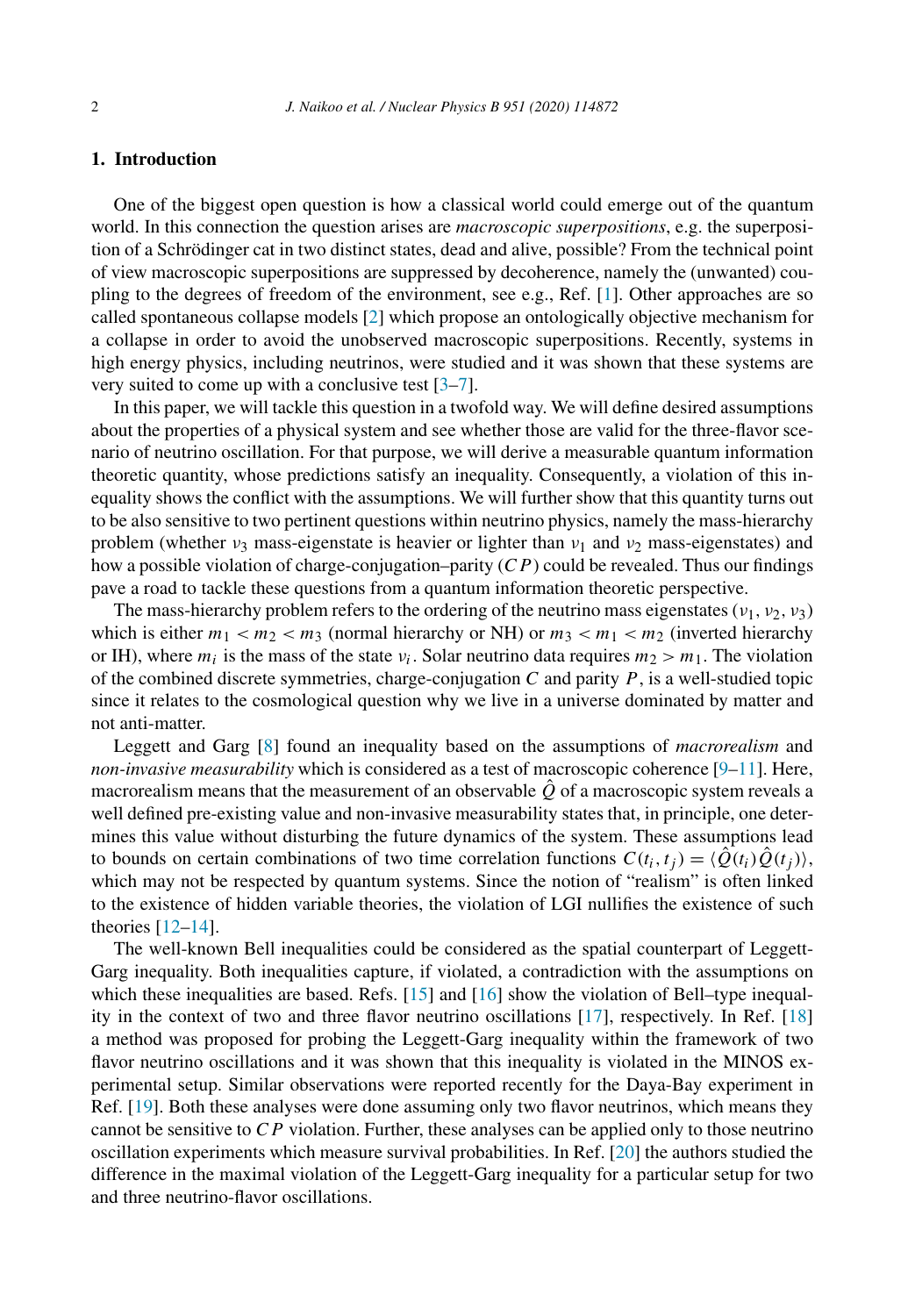$\mathbb{C}P$  violation in the quark sector is shown to be a crucial ingredient in the violation of a Bell inequality for entangled K-meson pairs  $[21]$ , namely only due to the  $\overline{CP}$  violation the inherent nonlocality of the system is revealed for a certain setup. An interplay between various facets of quantum correlations and  $CP$  violation in the quark sector has been a topic of numerous interests, see for example [22–24]. A theoretical analysis of the impact of entanglement on neutrino oscillation wavelength and its possible implications on the mass squared splittings can be found in Ref. [25]. How the nature of neutrinos, e.g. if they are Majorana or Dirac particles, can be revealed by a geometric phase was discussed in Ref. [26].

In this work, we develop an inequality similar to the Leggett-Garg inequality which will invoke macrorealism and stationarity. The advantage of this bounded quantity over the Leggett-Garg inequality is its experimental feasibility since all terms of the quantum information theoretic expression can be related to measurable probabilities. This allows a direct relation to the ongoing experiments namely NOvA  $[27,28]$  and T2K  $[29]$  and the upcoming experiment DUNE  $[30]$ .

The paper is organized as follows. We discuss briefly the Leggett-Garg inequalities and derive a quantity that we can apply to the neutrino system. We include both matter effects (which turn out to be crucial) as well as  $CP$  violating effects. We then compute the maximum of the Leggett-Garg parameter for the current accelerator neutrino oscillation experiments T2K and NO $\nu$ A as well as future experiment DUNE followed by the conclusion.

#### **2. A quantum information theoretic quantity**

Consider a generic finite-dimensional quantum system which is assumed to have a finite transition probability  $P_{i\rightarrow j}(t)$  to change from state  $|i\rangle$  to state  $|j\rangle$  during its evolution up to time t. At that time  $t$ , imagine that one tries to ascertain whether the system is in a certain target state. This corresponds to performing a measurement of an observable  $\hat{Q}$  which is dichotomic, i.e. whose possible outcomes are  $\pm 1$  depending on whether the system is or is not found in the target state. The degree of coherence of the dynamics is then captured by the autocorrelation function

$$
C(t_i, t_j) := \frac{1}{2} \langle \hat{Q}(t_i) \hat{Q}(t_j) \rangle = \frac{1}{2} \text{Tr}[\{\hat{Q}(t_i), \hat{Q}(t_j)\} \rho(t_0)], \qquad (1)
$$

where {} denotes the anticommutation operation and the average is taken w.r.t. the initial state  $\rho(t_0)$  and we assumed the time ordering  $t_0 \le t_i \le t_j$ . According to any *realistic* description, any measurement would have revealed nothing more than a pre-existing state of the system, and thus the dynamical random variable corresponding to its possible outcome represents a definite value at any instant of time [8]. This would imply a bound on the following linear combination of autocorrelation functions

$$
K_3 = C(t_1, t_2) + C(t_2, t_3) - C(t_1, t_3) \le 1,
$$
\n<sup>(2)</sup>

where we have assumed by construction  $t_1 \le t_2 \le t_3$ . A derivation of Eq. (2) requires the assumption of macro-realism as well as *non-invasive measurement.* As stressed already in the Introduction, the aim of the present work is to investigate the coherence of three-flavor neutrino dynamics. The assumption of non-invasive measurements, however, does not have a clear macroscopic counterpart, and, moreover, any insofar measurement of neutrinos requires destroying them, thus rendering this assumption ill-posed. For these reasons, we decide to go along the line of [13] and characterize the eventual coherence of neutrino's dynamics by testing the predictions of a fully quantum-mechanical description against a sub-class of realistic theories, namely the *stationary* ones.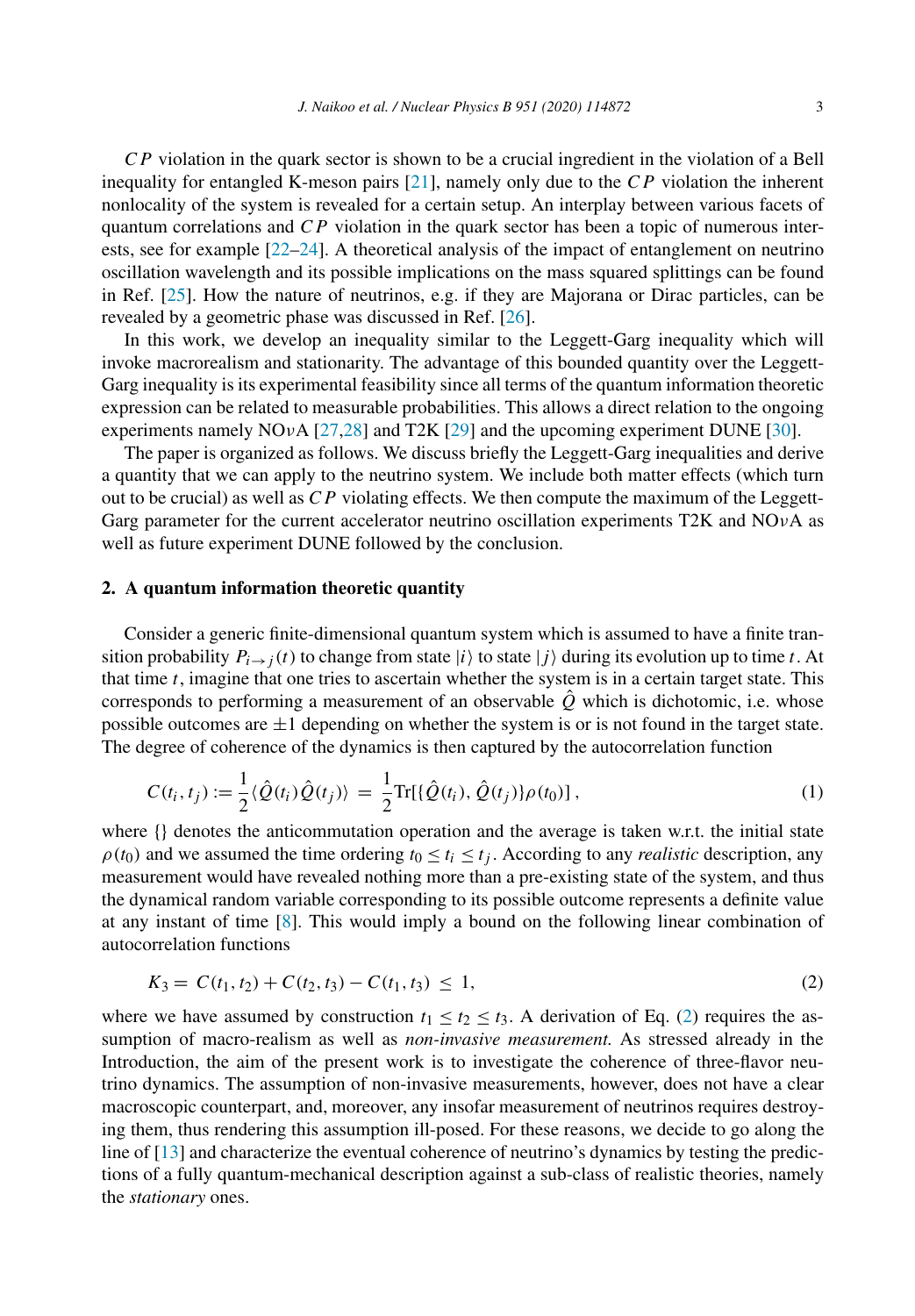According to the latter condition, the autocorrelation function  $C(t_i, t_j)$  actually only depends on the time-difference  $t_j - t_i$ , this leading to the following simplification of Eq. (2) [13,32], denoted as Leggett-Garg-type inequalities:

$$
K_3|_{stat} = 2C(0, t) - C(0, 2t) \le 1,
$$
\n(3)

where we have assumed further that  $t_1 = 0$  and that  $t_2 - t_1 = t_3 - t_2 \equiv t$ . As hinted at earlier, inequalities like Eq. (3) can be derived from realism alone, without any assumption of non-invasive measurement if the latter is replaced by stationarity [13,31,32].

A deviation from stationary dynamics can arise due to system environment interactions leading to non-Markovian dynamics. This happens when the backaction of environment on the system is not negligible in the observed time scales. However, for Markovian systems in general, and unitary dynamics (of which neutrino oscillation is an example) in particular, the stationarity condition holds.

It is finally worth stressing that, according to Ref. [9], a proper derivation of Eq.(3) can be obtained provided that: (i) the system is prepared in a given target state  $|j\rangle$  at the initial time  $t = 0$ ; (ii) the system undergoes a *unitary* or *Markovian* evolution; (iii) the conditional probabilities  $P(j, t + \tau | i, \tau)$  are time-translation invariant, i.e.,  $P(j, t + \tau | i, \tau) = P(j, t | i, 0)$ . The validity of (i) will be granted by the assumption to start from a well-defined flavor eigenstate of neutrinos and (ii) descends automatically from the fact that, as discussed below, the dynamics is unitary. It is not difficult to show that the time-translation invariance of conditional probabilities holds here.

# **3. Neutrino evolution in vacuum and in a constant matter density**

Here, we discuss the basic elements of the quantum mechanical description of neutrino dynamics. We will next employ them to calculate the autocorrelation function  $C(t_i, t_i)$  of a particular dichotomic observable and compare the result with that of a stationary and realistic theory through the test of violations of the Leggett-Garg-Type Inequality (LGtI) given in Eq. (3).

A general neutrino state in flavor basis ( $|v_\alpha\rangle$ ,  $\alpha = e, \mu, \tau$ ) is given by the superposition  $|\Psi(t)\rangle = v_e(t) |v_e\rangle + v_\mu(t) |v_\mu\rangle + v_\tau(t) |v_\tau\rangle$ . The same state can be expressed in terms of mass eigen-basis  $(|v_i\rangle, i = 1, 2, 3)$ ,  $|\Psi(t)\rangle = v_1(t) |v_1\rangle + v_2(t) |v_2\rangle + v_3(t) |v_3\rangle$ . The coefficients in the two representations are connected by a *unitary* matrix

$$
\nu_{\alpha}(t) = \sum_{i=1,2,3} U_{\alpha i} \nu_i(t),\tag{4}
$$

where  $U_{\alpha i}$  are the elements of a 3 × 3 unitary PMNS (Pontecorvo-Maki-Nakagawa-Sakata) mixing matrix U parametrized by three mixing angles ( $\theta_{12}$ ,  $\theta_{23}$ ,  $\theta_{32}$ ) and a CP violating phase  $\delta$ . Experimental values for the PMNS mixing matrix are incorporated from the particle data group [33].

The coefficients in flavor basis at different times, i.e.,  $v_{\alpha}(t)$  in terms of  $v_{\alpha}(0)$ , are given by

$$
\nu_{\alpha}(t) = U_f \, \nu_{\alpha}(0). \tag{5}
$$

Here,  $U_f$  is a unitary matrix governing the time evolution of the neutrino flavor states. In the absence of matter effects, the elements of  $U_f$  are functions of the PMNS matrix parameters, the mass square differences and time  $t$ .

When neutrinos propagate through matter with constant (electron) density  $N_e$ , because of a feeble interaction with electrons, the Hamiltonian, which is diagonal in the mass-eigen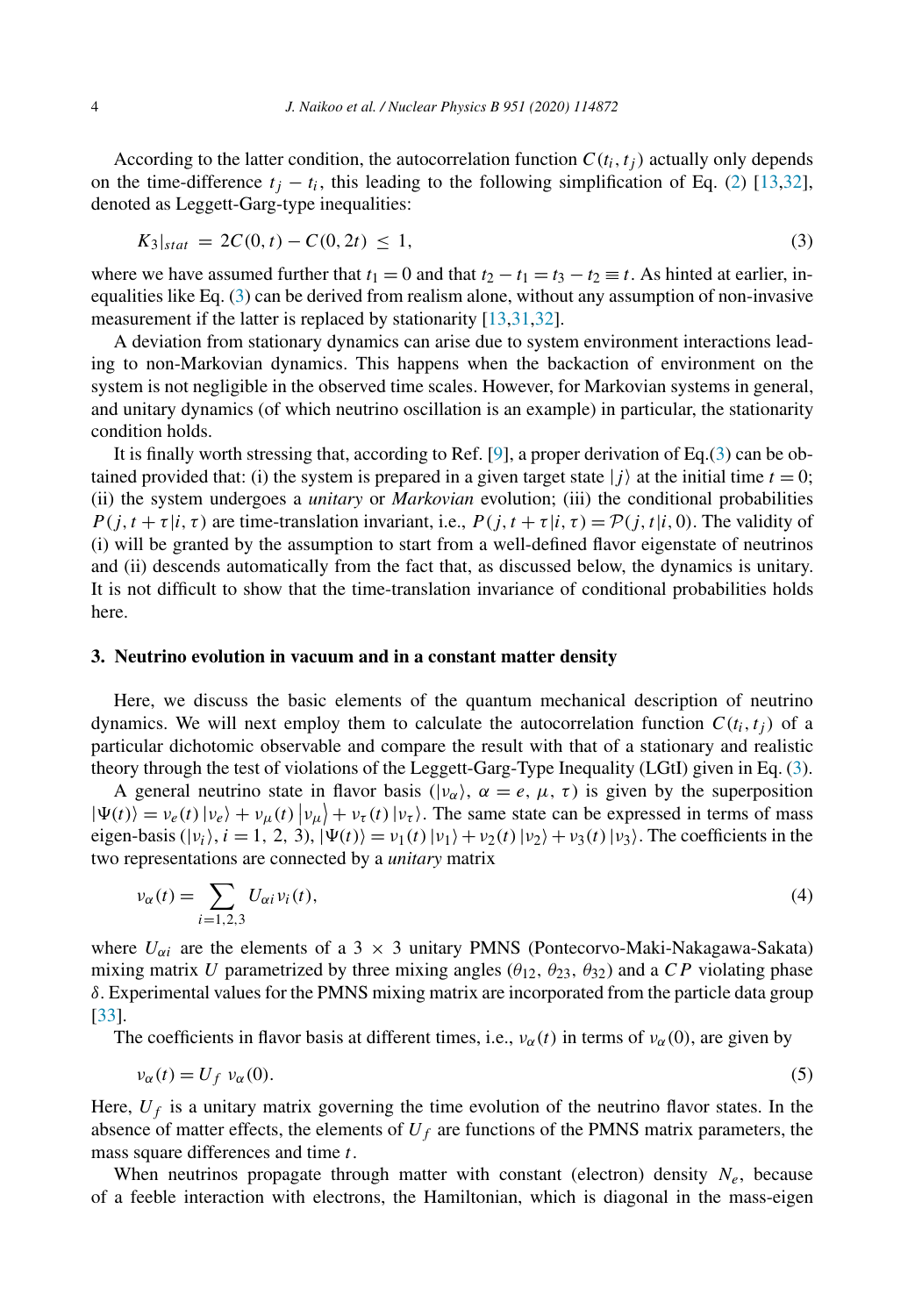basis,  $H_m = \text{diag}[E_1, E_2, E_3]$ , picks up an interaction term, diagonal in flavor basis,  $V_f =$ diag[A, 0, 0]. Here  $A = \pm \sqrt{2} G_F N_e$ , the matter potential and  $G_F$  is the Fermi coupling constant. The flavor evolution operator for constant matter density takes the form [34,35]

$$
U_f(t) = \phi \sum_{n=1}^3 \frac{e^{-i\lambda_n t}}{3\lambda_n^2 + c_1} \left[ (\lambda_n^2 + c_1)\mathbf{I} + \lambda_n \tilde{T} + \tilde{T}^2 \right],\tag{6}
$$

where  $\phi = e^{-i\frac{\text{Tr}\mathcal{H}_m}{3}t}$ ,  $c_1 = \text{det}(T)\text{Tr}(T^{-1})$ ,  $T = \mathcal{H}_m - (\text{Tr}\mathcal{H}_m)\mathbf{I}/3$  and the Hamiltonian in mass basis is

$$
\mathcal{H}_m = H_m + U^{-1} V_f U. \tag{7}
$$

The matrix  $\tilde{T} = U T U^{-1}$ , where U is the PMNS mixing matrix. T is a Hermitian matrix [34] with eigenvalues  $\lambda_n$  ( $n = 1, 2, 3$ ). The effect of variable matter density on neutrino oscillations can be found in [36,37].

#### **4. Leggett-Garg type inequality for neutrinos**

Here we derive an analytic expression based on Eq. (3) for the case of three-flavored neutrinos, when the latter are prepared in a specific flavor state  $|v_{\alpha}\rangle$  ( $\alpha = e/\mu/\tau$ ). The problem can be dealt with by choosing appropriate dichotomic observable  $\hat{Q}(t) = 2 |v_{\beta}(t)| \langle v_{\beta}(t) | - 1 | 38]$ , with the completeness condition  $\sum_{\beta=e,\mu,\tau} |\nu_{\beta}\rangle \langle \nu_{\beta}| = 1$ . The latter therefore makes quantitative the inquiry as to whether the neutrino is in flavor  $\beta$  ( $Q = +1$ ) or not ( $Q = -1$ ) at a certain time instant  $t$ . It is worth mentioning here that the extent of violation depends on the number of levels  $N$  and the number of projectors  $M$ . With just two projectors, the maximum quantum value (Lüders bound) of the LG parameter  $K_3$  is  $3/2$ , *irrespective* of the dimensions of the system [38–40]. In our case,  $N = 3$  and  $M = 2$ .

Under the *stationary* assumption, the autocorrelation functions  $C(t_i, t_j) \equiv C(0, t)$  are straightforwardly found and can be compactly expressed in terms of the probability  $P_{\alpha \to \beta}(t) =$  $|\langle v_\beta(t)|v_\alpha(0)\rangle|^2$  as

$$
C(0, t) = 1 - 2P_{\alpha \to \beta}(t). \tag{8}
$$

Note that both the survival probability  $P_{\alpha\to\alpha}(t)$  and the transition probability  $P_{\alpha\to\beta}(t)$  actually depend on many physical parameters such as the neutrino energy  $E$ , the mass square differences  $\Delta_{ij} = m_j^2 - m_i^2$ , the matter potential A, the mixing angles  $\theta_{ij}$  and the CP violating phase  $\delta$ . For clarity of notation, however, we will keep the dependence on all these parameters implicit except for the energy  $E$ , for reasons that will be clear in a short-while. Care, however, should be taken when moving from neutrinos to anti-neutrinos since both the  $\overline{CP}$  violating phase  $\delta$  and the matter potential A reverse their signs [41]. The quantity of interest thus becomes

$$
K_3 = 1 + 2P_{\alpha \to \beta}(2t, E) - 4P_{\alpha \to \beta}(t, E),
$$
\n<sup>(9)</sup>

which shows its experimental feasibility, being clearly expressed only in terms of measurable quantities, i.e., survival and transition probabilities.

In light of its physical grasp, the following considerations on Eq. (9) naturally follow. Neutrino oscillation experiments typically operate in the ultra-relativistic regime and therefore the time-dependence in the probabilities  $P_{\alpha \to \beta}(t, E)$  can be equivalently replaced by the length L travelled by neutrinos [42]. An experimental verification of Eq. (9) would thus require two detectors placed at L and 2L, respectively. The current experimental facilities, however, do not allow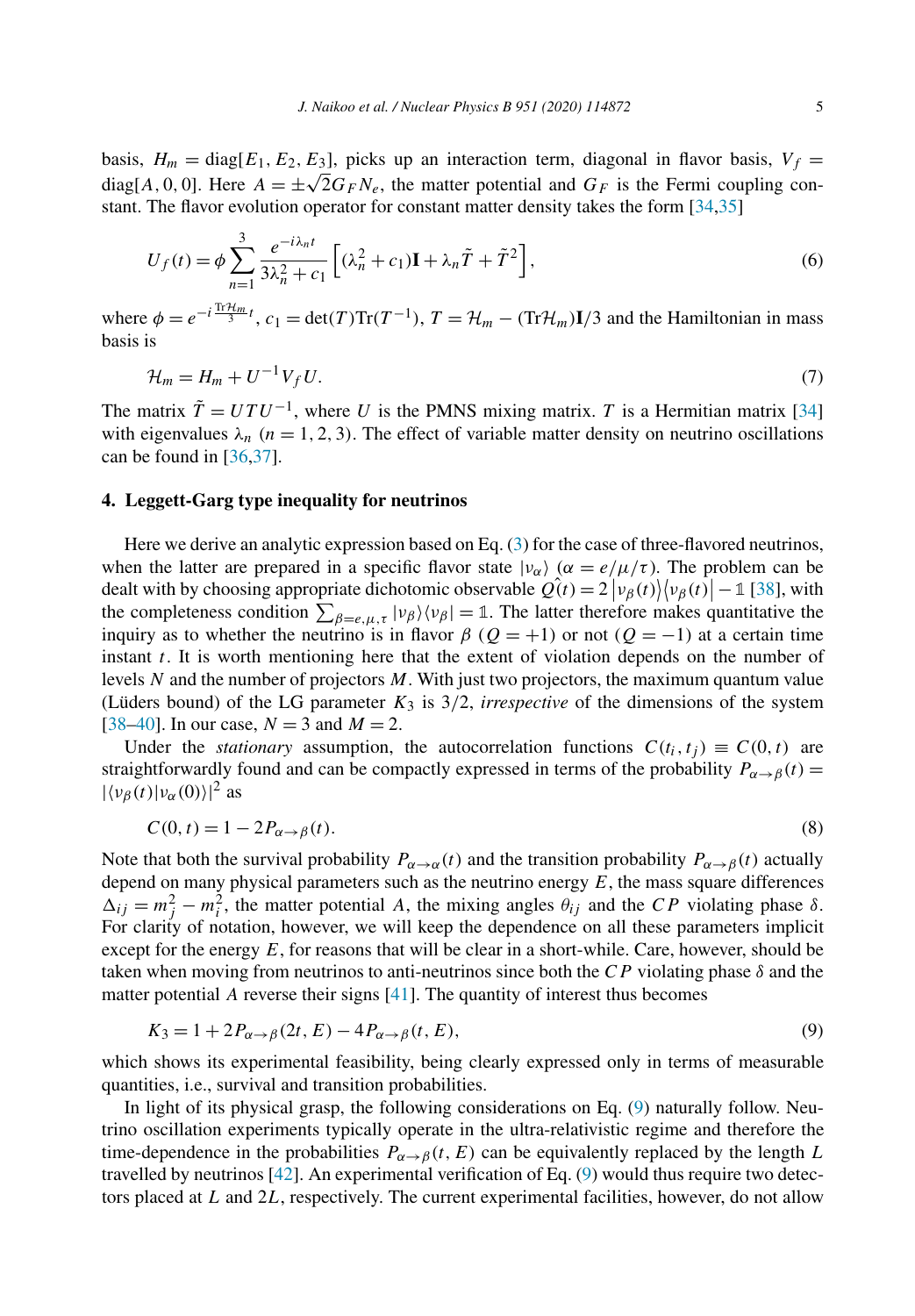

Fig. 1. (Color online.) These graphs show the value of the quantity  $K_3$ , for different values of the matter density  $\rho =$ 2.6/2.8/2.9 g/cm<sup>3</sup> with the matter potential  $A = A(\rho)$  in dependence of the energy E and including the known errors for the other parameters, i.e. the three mixing angles  $\theta_{ij}$  and the three mass differences  $\Delta_{ij}$  given in Ref. [33]. Mean values of the three mixing angles  $\theta_{ij}$  and the three mass differences  $\Delta_{ij}$  are taken according to Ref. [33] as well. The (dotted) curves correspond to the mean values for which the lower and upper possible value for the errors were computed numerically. A length  $L$  of 1300 km and a  $CP$  violating phase  $\delta$  of 0 are considered.

for such a setup. It is nevertheless possible to bypass such obstacle by looking for matching energies  $\tilde{E}$  satisfying the implicit equation

$$
P_{\alpha \to \beta}(2L, E) \equiv P_{\alpha \to \beta}(L, \tilde{E}). \tag{10}
$$

Let us remark here that of course this identification can lead to multiple solutions and both probabilities may not have the support on the same interval of energies. Further, it is worth mentioning that in case of vacuum oscillations, energies E and  $\tilde{E}$  are related by  $\tilde{E} = E/2$ . However, in presence of matter effects, this relation does not hold and  $\tilde{E}$  is connected to E by Eq. (10). Given that the matter modified oscillation probability is a smooth function of energy, it is always possible to find at least one  $\vec{E}$  which satisfies Eq. (10). In addition, it should be noted that for the MINOS and Daya-Bay experiment quite similar strategies have been applied [18,19].

#### **5. Applications and discussion**

Now we are ready to exploit our result Eq. (9) for neutrinos and antineutrinos and to connect it to the experiments via Eq. (10). The experiments under consideration employ  $v_\mu/\bar{v}_\mu$  beams as sources and study the survival probabilities  $P(\nu_{\mu} \to \nu_{\mu})(t, E)$  and  $P(\bar{\nu}_{\mu} \to \bar{\nu}_{\mu})(t, E)$  and also the transition probabilities  $P(\nu_{\mu} \to \nu_{e})(t, E)$  and  $P(\bar{\nu}_{\mu} \to \bar{\nu}_{e})(t, E)$ . In this work, we concentrate on the transition probabilities, which are sensitive to matter effects and CP violation in long baseline accelerator neutrino experiments. We evaluate

$$
K_3 = 1 + 2P_{\mu \to e}(L, \tilde{E}) - 4P_{\mu \to e}(L, E),
$$
\n(11)

for both neutrinos and anti-neutrinos. In each case, the calculation is done for both positive and negative values of  $\pm \Delta_{31}$  and for a given matter potential A.

Let us first investigate the sensitivity of  $K_3$  on the matter potential A as a function of the energy  $E$  by taking into account the errors in the mixing and mass squared differences, which is displayed in Fig. 1. For high energies the quantity  $K_3$  depends less on the uncertainties in the experimental values and a clear violation is observed. The dependence of the function  $K_3$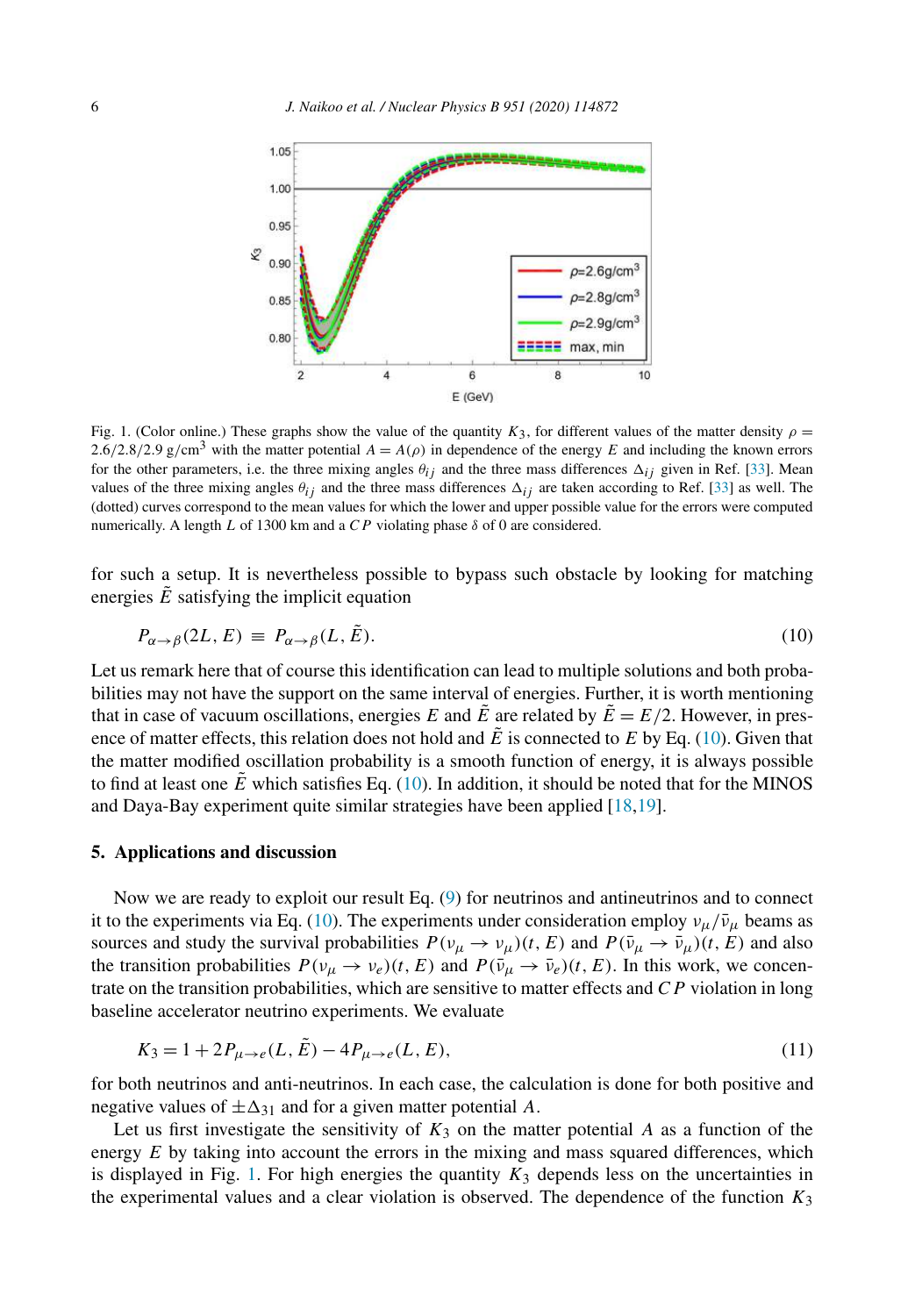

Fig. 2. DUNE: Maximum of  $K_3$  plotted against CP violating phase  $\delta$  in the presence of matter effects ( $\rho = 2.8$  g/cm<sup>3</sup>). Dotted and crossed curves correspond to the positive and negative signs of  $\Delta_{31}$ , respectively. Length L is equal to 1300 km and the neutrino energy E is varied between 2 GeV to 10 GeV. The corresponding range of  $\tilde{E}$  is 1 to 5 GeV. The top and the bottom panels refer to neutrinos (positive mass density  $+A$  and positive CP violating phase  $\delta$ ) and anti-neutrinos ( $-A$ ,  $-\delta$ ), respectively. The horizontal dashed lines highlight the lower and upper bounds of LGI with normal and inverted mass hierarchy in DUNE.

on the experimental uncertainties is higher for lower energies and no violation is found below a certain energy. As illustrated in Fig. 1, the effect on the violation of the Leggett-Garg inequality, due to variation in matter density, is small in comparison to the maximum value attained by the Leggett-Garg parameter  $K_3$ .

### *5.1. DUNE*

The DUNE facility located at Stanford Underground Research Laboratory at South Dakota will have access to a rather wide band energy  $1-10$  GeV, thus allowing a test  $K_3$  via the identification E and  $\bar{E}$ , Eq. (10). In Fig. 2, we plot the maximum of  $K_3$  over a certain energy interval  $\Delta E$  which is identified with a certain energy interval  $\Delta \tilde{E}$ , Eq. (10), as function of the CP violating parameter  $\delta$ . More explicitly, the maximization is performed for a given A,  $\Delta_{31}$  at fixed values of the CP violating phase  $\{\delta_k\}$  and within the energy window of the experimental setup. It is also worth stressing that the value of  $\vec{E}$  is found by solving Eq. (10) after imposing the above constraints on the mass square difference  $\Delta_{31}$  and  $\delta = \delta_k$ .

Two interesting features stand out from Fig. 2. Maximum value of  $K_3$  for neutrinos is larger (smaller) for  $\delta$  in the lower (upper) half plane. This is a reflection of the dependence of  $P(v_\mu \to$  $v_e$ ) on  $\delta$ . More interestingly, the  $K_3$  violation in neutrinos is nearly an order of magnitude larger for the case of positive  $\Delta_{31}$  compared to the case of negative  $\Delta_{31}$ . The situation is reversed for anti-neutrinos. These plots indicate that one should attempt to measure  $K_3$  using neutrino data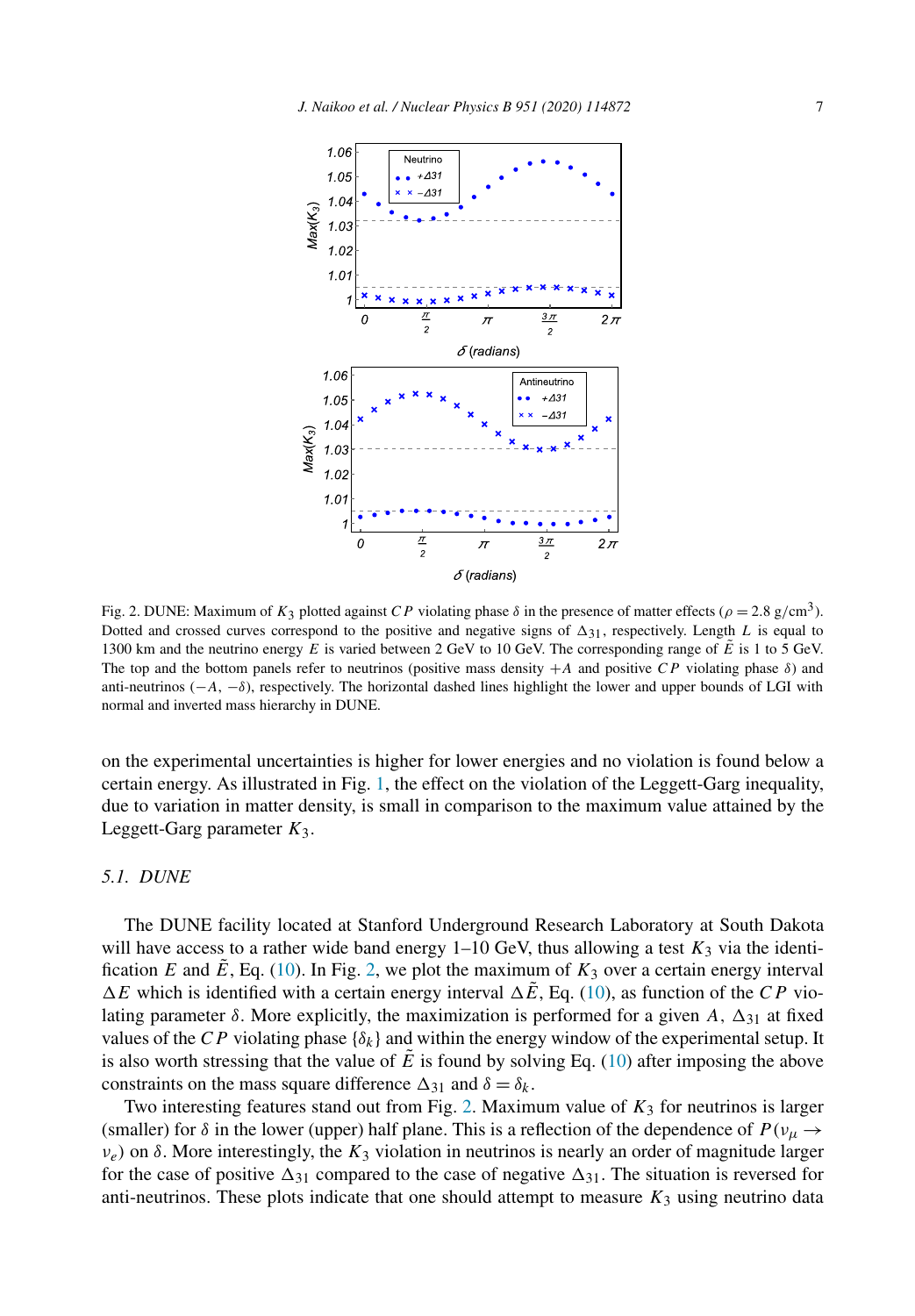

Fig. 3. T2K and NOvA: Maximum of the parameter  $K_3$  plotted vs CP violating phase  $\delta$  for T2K (top panel) and NOvA (bottom panel). Dotted and crossed curves correspond to the positive and negative signs of  $\Delta_{31}$ , respectively. Length L is 295 km and 810 km for T2K and for NOvA, respectively. The energy  $E$  is varied between 1 GeV to 2 GeV for T2K with  $\vec{E}$  between 0.1 GeV to 1 GeV, while for NOvA E is taken between 1.5 GeV to 5 GeV with  $\vec{E}$  between 0.1 GeV to 3 GeV. In case of T2K, the region between the dashed horizontal lines, is not able to distinguish the normal and inverted mass hierarchy.

for which  $\Delta_{31}$  is positive, whereas the anti-neutrino data should be used for such an attempt when  $\Delta_{31}$  turns out to be negative.

## *5.2. T2K and NO*ν*A*

The current accelerator neutrino experiments, T2K and  $NOvA$ , both have rather narrow energy bands. For T2K, the baseline is 295 km and the energy range is  $0.5-2$  GeV. For NO<sub>V</sub>A, the corresponding numbers are 810 km and 1–4 GeV. These experiments were planned before the mixing angle  $\theta_{13}$  was measured to be moderately large. Their neutrino beams were designed to be narrow band beams to suppress the backgrounds. Fig. 3 depicts the maximum of  $K_3$  for T2K and  $NOvA$  experiments for the parameters (energy, baseline and matter density) of the latest neutrino runs. The corresponding plots for anti-neutrino run can be obtained from Fig. 3 by the maps NH  $\leftrightarrow$  IH and  $\delta \leftrightarrow 2\pi - \delta$ , as in the case of DUNE.

We see that the plots for positive and negative values of  $\Delta_{31}$  are well separated in the case of  $NOvA$  whereas the separation is much less for the case of T2K. This is a consequence of the matter effect for T2K being much less than that of  $NOvA$ . It is clear from the above discussions, that owing to the wide energy band, DUNE experiment is suitable for studying  $K_3$  and its sensitivity to the neutrino mass-hierarchy and  $CP$  symmetry violations. Further, the violation of the LGtI is significant in  $v_{\mu} \rightarrow v_e$  ( $\bar{v}_{\mu} \rightarrow \bar{v}_e$ ) transitions for normal (inverted) mass-hierarchy.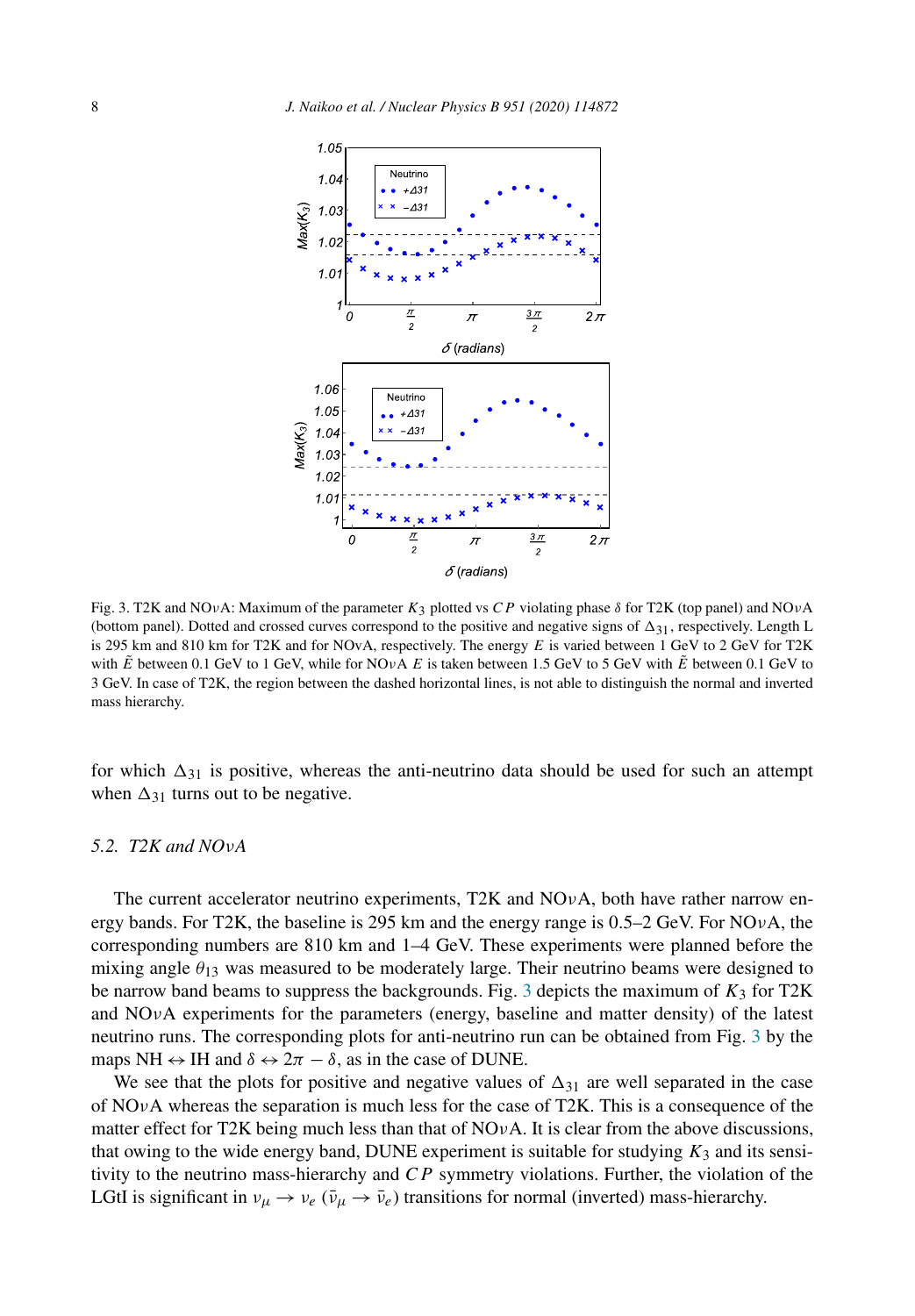# **6. Conclusion**

In this work we have evaluated  $K_3$ , a quantity related to assumptions about the macroscopic realism of a physical system, in the context of three-flavor neutrino oscillations. We found a closed expression for the  $K_3$  function in terms of neutrino oscillation probabilities and, consequently, a direct relation to the experiments.

From the quantum information theoretic perspective we have found that for initial muonneutrino states and a broad energy band available the quantity  $K_3$  is violated in nearly all cases and independent of the  $CP$  violating parameter. However, there are strong differences if electronneutrinos or electron-anti-neutrinos are considered in the final state and if we have the scenario of normal or inverted hierarchy, Figs. 2 and 3. To measure the mass ordering and the CP violation, a strategy of an oscillation analysis of probabilities could have been applied. However, this paper is also connected to the quantum mechanical foundational issues of LGtI violation. We showed that the violation is more prominent for  $v_{\mu} \to v_e$  ( $\bar{v}_{\mu} \to \bar{v}_e$ ) transitions for normal (inverted) masshierarchy. The huge difference in the behaviour of the function  $K_3$  is due to the matter effect. This in turn depends strongly on the uncertainties of the parameters in the three-flavor neutrinos evolution and the energy, which we analysed in detail, see Fig. 1. For the survival probabilities measured by the MINOS and Daya-Bay experiment, the matter effects are negligible [18,19]. So our analysis is not applicable to them.

From the experimental point of view we have found a combination of experimentally measurable quantities, probabilities, that reveal particular information about the underlying physics such as about the ordering of masses. As can be seen from the Figs. 2 and 3 the experiment DUNE is appropriate to take practical advantage of this.

The present work therefore paves the way for interesting cross fertilization of ideas from particle physics to address foundational concepts of quantum mechanics and an experimental road to address deeper questions in the neutrino system.

# **Acknowledgements**

The work of all authors except S.U.S. was supported by DST India–Austria BMWfW Project IN 01/2017, based Personnel Exchange Programme for 2017–2018. S.B., J.N., and A.K.A. acknowledge Khushboo Dixit for help in the numerics. G.G. acknowledges the support of the Czech Science Foundation (GACR) (grant No. GB14-36681G) and European Research Council (ERC) under the European Union's Horizon 2020 research and innovation program (grant agreement No. 758403). C.S. and B.C.H. acknowledge also gratefully the Austrian Science Fund (FWF-P26783).

#### **References**

- [1] J.-S. Xu, et al., Sci. Rep. 1 (2011) 101.
- [2] G.C. Ghirardi, A. Rimini, T. Weber, Phys. Rev. D 34 (1986) 470.
- [3] C. Curceanu, B.C. Hiesmayr, K. Piscicchia, J. Adv. Phys. 4 (2015) 263.
- [4] M. Bahrami, S. Donadi, L. Ferialdi, A. Bassi, C. Curceanu, A. Di Domenico, B.C. Hiesmayr, Sci. Rep. 3 (2013) 1952.
- [5] K. Simonov, B.C. Hiesmayr, Phys. Rev. A 94 (2016) 052128.
- [6] K. Simonov, B.C. Hiesmayr, Phys. Lett. A 380 (2016) 1253.
- [7] J. Naikoo, A.K. Alok, S. Banerjee, Phys. Rev. D 97 (2018) 053008.
- [8] A.J. Leggett, A. Garg, Phys. Rev. Lett. 54 (1985) 857.
- [9] C. Emary, N. Lambert, F. Nori, Rep. Prog. Phys. 77 (2014) 016001.